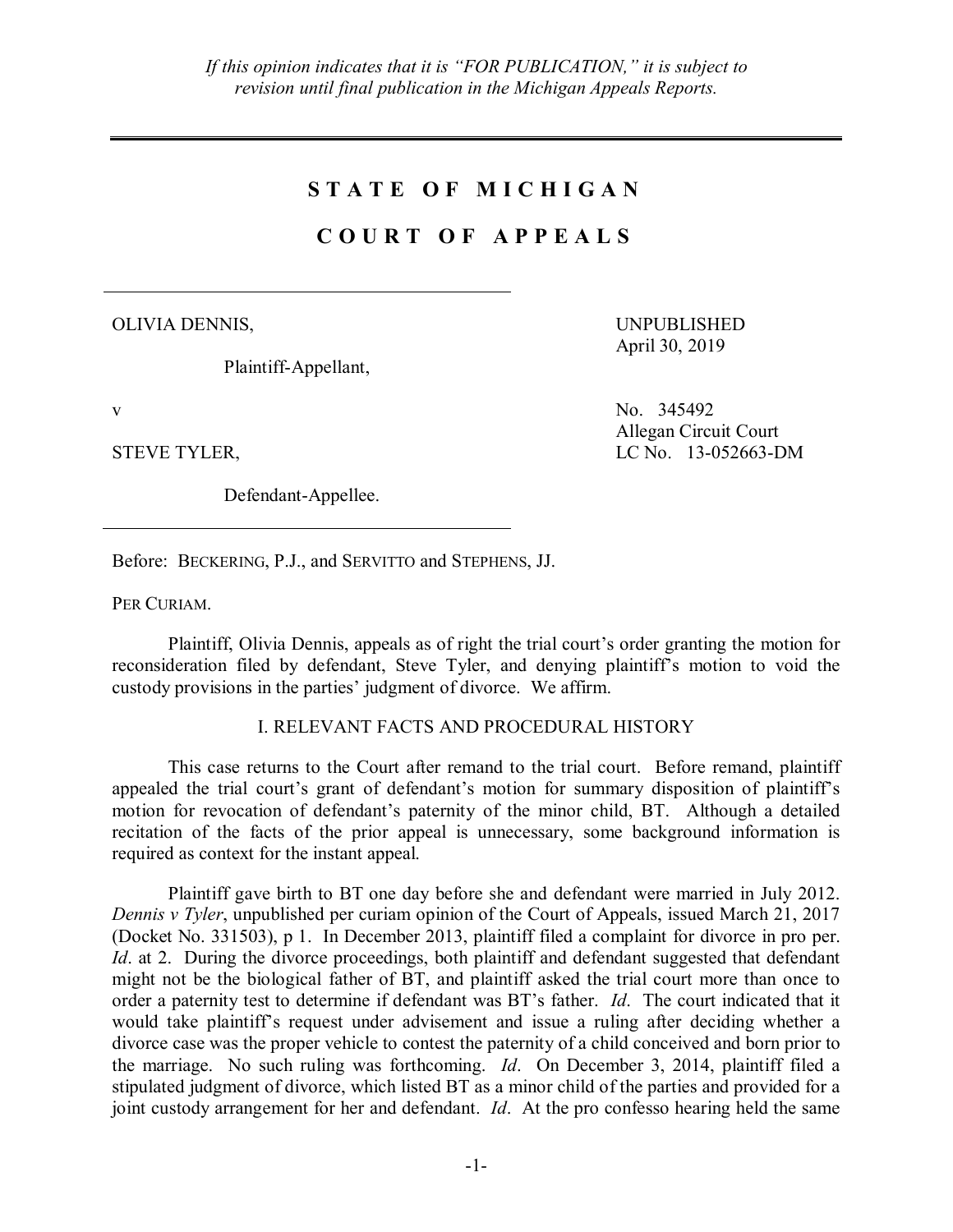day, plaintiff "admitted that she had stated in her complaint that defendant was BT's father." *Id*. She also admitted "that there was no contrary DNA evidence testing currently available." *Id*.

Following entry of the judgment of divorce, plaintiff filed a motion for revocation of an acknowledged father's paternity under MCL 722.1437<sup>1</sup> of the Revocation of Paternity Act (RPA), MCL 722.1431 *et seq*. *Id*. at 3. Defendant opposed the motion, but a stipulated order for DNA testing was entered, and the results indicated that there was no probability that defendant was the father of BT. *Id*. at 3-4. Subsequently, defendant filed a motion for summary disposition of plaintiff's RPA motion pursuant to MCR 2.116( $C(8)$ ) (failure to state a claim), arguing that his "acknowledgment of parentage could not be revoked if he was not an 'acknowledged father<sup>32</sup> under the RPA," and, therefore, "[plaintiff's] motion was incorrectly brought." *Id.* at 4. "[Defendant] instead posited that he was an 'affiliated father<sup>3</sup> under the RPA based on the entry of the judgment of divorce, which declared him to be the child's father." *Id*. The trial court agreed with defendant and issued an order that granted defendant's motion for summary disposition of plaintiff's motion. *Id*. This order was the subject of plaintiff's first appeal in this Court.

At issue in plaintiff's previous appeal was whether the judgment of divorce determined BT's paternity. *Id*. This Court held that "[b]ecause the circuit court never determined BT's paternity despite having been repeatedly asked to do so, the judgment of divorce did not establish [defendant's] paternity as an affiliated father under the RPA." *Id.* at 11; see *Glaubius v Glaubius*, 306 Mich App 157, 168; 855 NW2d 221 (2014) ("an affiliated father exists when, in a court of law, a dispute or question about a man's paternity has been settled or resolved and it was concluded by the court, on the basis of reasoning and observation, that the man is the child's father"). The Court reversed the order appealed from and remanded the matter to the trial court for further proceedings consistent with the Court's opinion. *Dennis*, unpub op at 11.

On remand, plaintiff filed a motion asking the trial court to terminate defendant's paternity and amend the parties' judgment of divorce based on this Court's decision in her initial appeal. A visiting judge signed plaintiff's proposed order on March 13, 2018, without waiting for a response from defendant or holding a hearing.<sup>4</sup> The order stated "that any provision in the

<sup>&</sup>lt;sup>1</sup> Pursuant to MCL 722.1437, the mother of a child may file an action for revocation of an acknowledgement of parentage. During the divorce proceedings, defendant wrongly stated that he had signed an affidavit of parentage of BT. No such affidavit was ever produced, nor is one "on file with the with the State's Parentage Registry." *Dennis*, unpub op at 4 (MARKEY, J., dissenting).

 $2$  The RPA defines an "acknowledged father" as "a man who has affirmatively held himself out to be the child's father by executing an acknowledgement of parentage under the acknowledgment of parentage act, 1996 PA 305, MCL 722.1001 to 722.1013." MCL 722.1433(a).

<sup>&</sup>lt;sup>3</sup> The PRA defines an "affiliated father" as "a man who has been determined in a court to be the child's father." MCL 722.1433(b).

<sup>&</sup>lt;sup>4</sup> Plaintiff did not file the order under the seven-day rule, MCR 2.602(B)(3).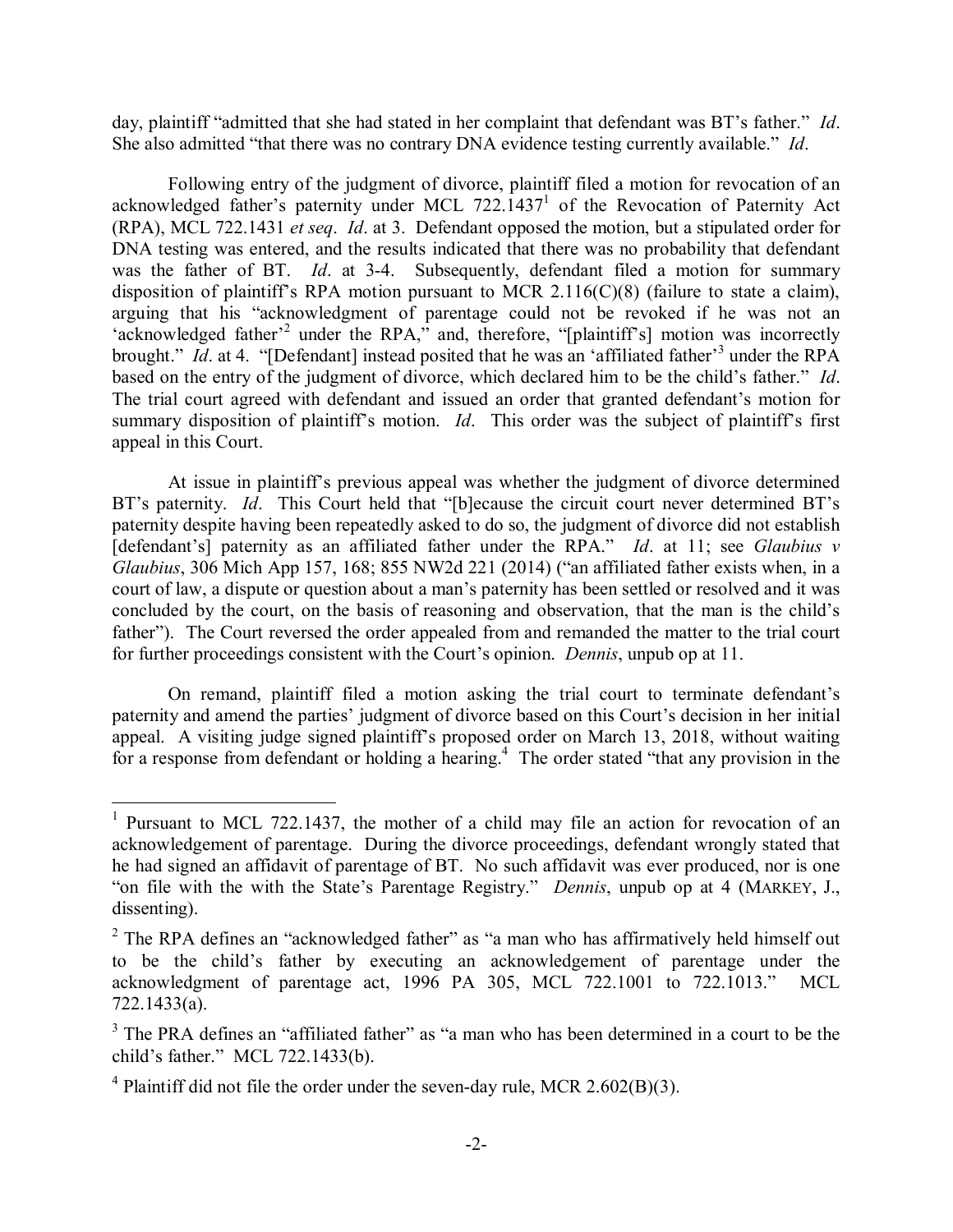judgment of divorce or any other orders" establishing defendant's paternity to BT "are hereby null and void pursuant to the Court of Appeals" opinion in *Dennis v Tyler*, Docket No. 331503. Defendant filed a response to plaintiff's motion on March 23, 2018. He argued that this Court determined that the judgment of divorce did not contain the paternity determination required to classify him as BT's "affiliated father," and reversed the order granting his motion for summary disposition, but it did not order any changes to the custody and parenting-time determinations in the judgment of divorce.

On May 11, 2018, the trial court entered an order that addressed plaintiff's proposed order signed by the visiting judge. The court explained that the visiting judge signed and entered the order before the trial court received defendant's response, and ordered that defendant would have 21 days to file a motion for reconsideration or a motion for relief from judgment. Defendant filed his motion for reconsideration on May 18, 2018. Relevant to the issue presently before this Court, defendant argued that procedural error resulted in entry of plaintiff's proposed order and that plaintiff's proposed order went beyond the remand instructions of this Court by modifying the custody and parenting-time provisions of the judgment of divorce.

Subsequent to a hearing, the trial court granted defendant's motion for reconsideration, finding palpable error because the visiting judge signed plaintiff's proposed order without giving defendant an opportunity to respond, and concluding that correction of the error would result in a different disposition of plaintiff's motion. See MCR 2.119(F)(3). The court reasoned that the effect of this Court's decision was to reverse the trial court's prior summary disposition order and to rule that the judgment of divorce did not establish that defendant was the affiliated father of BT. The court further reasoned that if this Court had wanted to "make the judgment of divorce and the custody order null and void . . .it would have clarified that in its opinion[,] but it did not do that." Accordingly, the trial court vacated the order signed by the visiting judge. This appeal followed.

## II. ANALYSIS

In the present appeal, plaintiff contends that the trial court failed to follow this Court's prior opinion on remand when it declined to void the custody and parenting-time provisions in the parties' judgment of divorce. We disagree.

"It is the duty of a lower court or tribunal, on remand, to strictly comply with the mandate of the appellate court." *Rodriguez v Gen Motors Corp*, 204 Mich App 509, 514; 516 NW2d 105 (1994). Whether a trial court "followed an appellate court's ruling on remand is a question of law that [we] review de novo." *Schumacher v Dep't of Natural Resources*, 275 Mich App 121, 127; 737 NW2d 782 (2007). We review a trial court's factual findings for clear error and its conclusions of law de novo. *Id*.

In her claim of appeal from the trial court's order that granted defendant's motion for summary disposition of her RPA motion, plaintiff also asked this Court to amend the judgment of divorce to indicate that defendant is not the father of BT. It is clear from even a cursory reading of this Court's March 21, 2017 decision that the only issue addressed by this Court was whether "the parties' divorce judgment determined BT's paternity." *Dennis*, unpub op at 4. As already discussed, we concluded that, because there was no formal expression of an opinion by